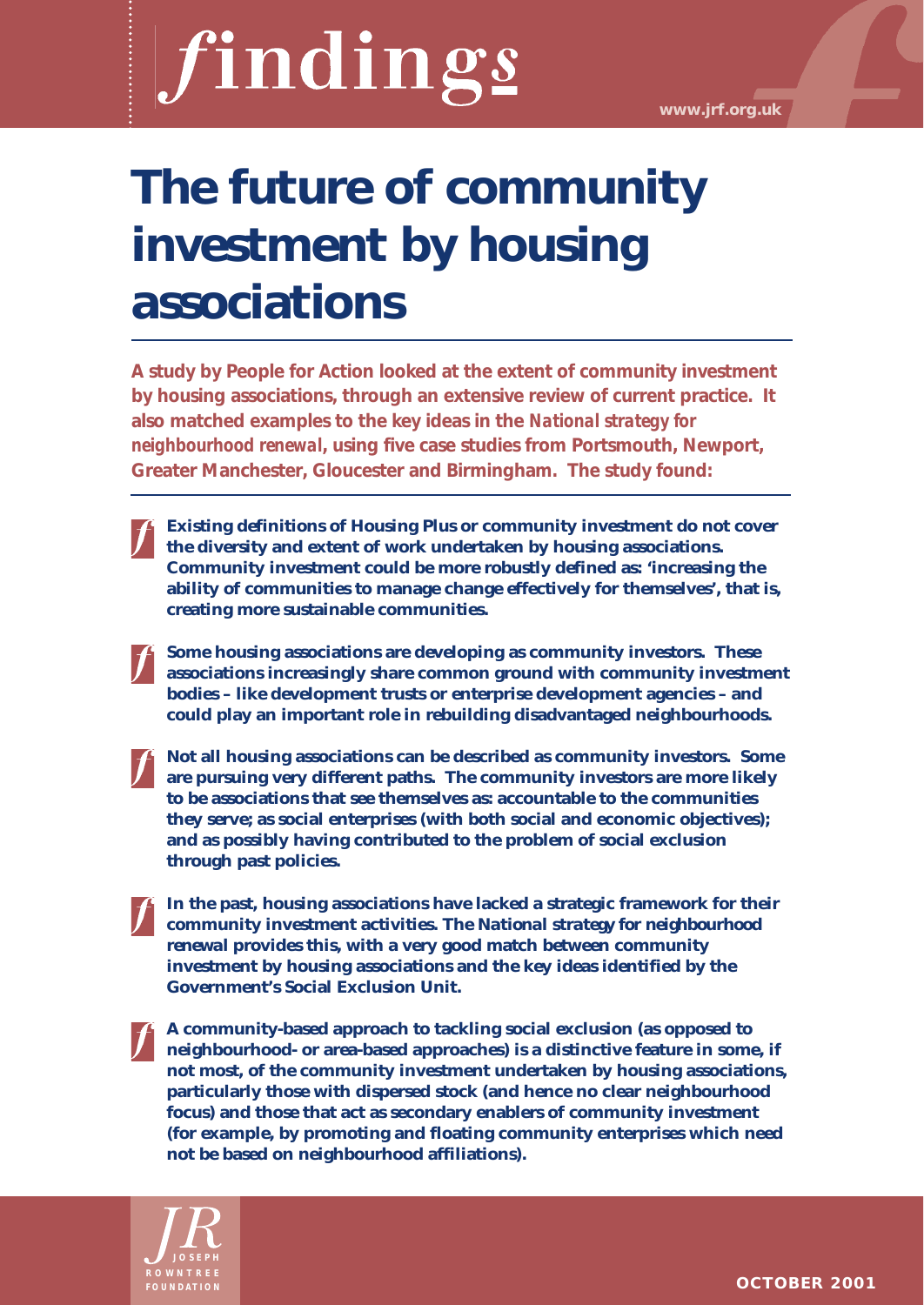#### **Background**

The starting point of this study was that housing associations are at the crossroads. One group of associations is emerging as 'community investors'. Others may become housing companies: focused on housing alone; providers of a social service contracted out by government and local authorities. The efficiency with which they are able to provide that service will determine their prospects. Mergers and takeovers will, in time, strain their community links. Accountability will come through the market place.

#### **What is community investment?**

Past definitions of 'community investment' have tended to define it in terms of particular types of project. Earlier research for the JRF ('Housing association investment in people', *Findings* Ref: 959, Sept 99), for example, defined food co-ops and foyers as community investment but not tenant consultation and estate caretakers. However, a foyer may have no community investment value if the area is already well served by foyers, whilst hiring caretakers working for a resident services organisation to look after an estate could represent investment in the community.

This research found that the common thread in community investment was the formation of more sustainable communities. The study found associations involved in the following broad range of activities:

- Making adult skills a priority;
- Enabling wider access to information and communications technology;
- Getting people into work;
- Assisting welfare to work;
- Keeping money in the neighbourhood;
- Supporting and promoting enterprise;
- Tackling anti-social behaviour;
- Developing the role of neighbourhood wardens;
- Giving quality and choice in lettings;
- Reducing neighbourhood abandonment;
- Using art and sport in regeneration;
- Building community capacity;
- Helping community groups to get resources;
- Involving community groups in service delivery;
- Working with schools to develop wider action;
- Supporting families;
- Bringing shops back to deprived areas;
- Improving access to financial services:
- Joining-up neighbourhood management;
- Co-ordinating services for young people.

These activities and the others identified in the report closely reflect the priorities in the Government's action plan for neighbourhood regeneration. A review of community investment activity by housing associations shows that the key ideas identified by Government in the National Strategy for Neighbourhood Renewal can be matched with existing work being undertaken in neighbourhoods and with communities by housing associations.

The study therefore suggests that a more precise definition of community investment might be: activities undertaken to increase the ability of a community to manage change effectively.

# **Why do some housing associations become community investors?**

The 1999 research identified three main motives for housing associations to undertake community investment. This study looked at how accurate this analysis still is:

• **Some have their roots in Victorian philanthropy or charitable objectives wider than addressing housing need**

The Guinness Trust is one example: set up by a Victorian philanthropist, its charitable aims extend beyond housing. Charitable status is not, however, in itself a guarantee that a given association will undertake community investment. The combination of economic and social objectives was the common factor in the associations examined. The case study associations see themselves as social enterprises. Whilst not every social enterprise is necessarily a community investor, housing associations that identify themselves as such seem more likely to emerge as community investors.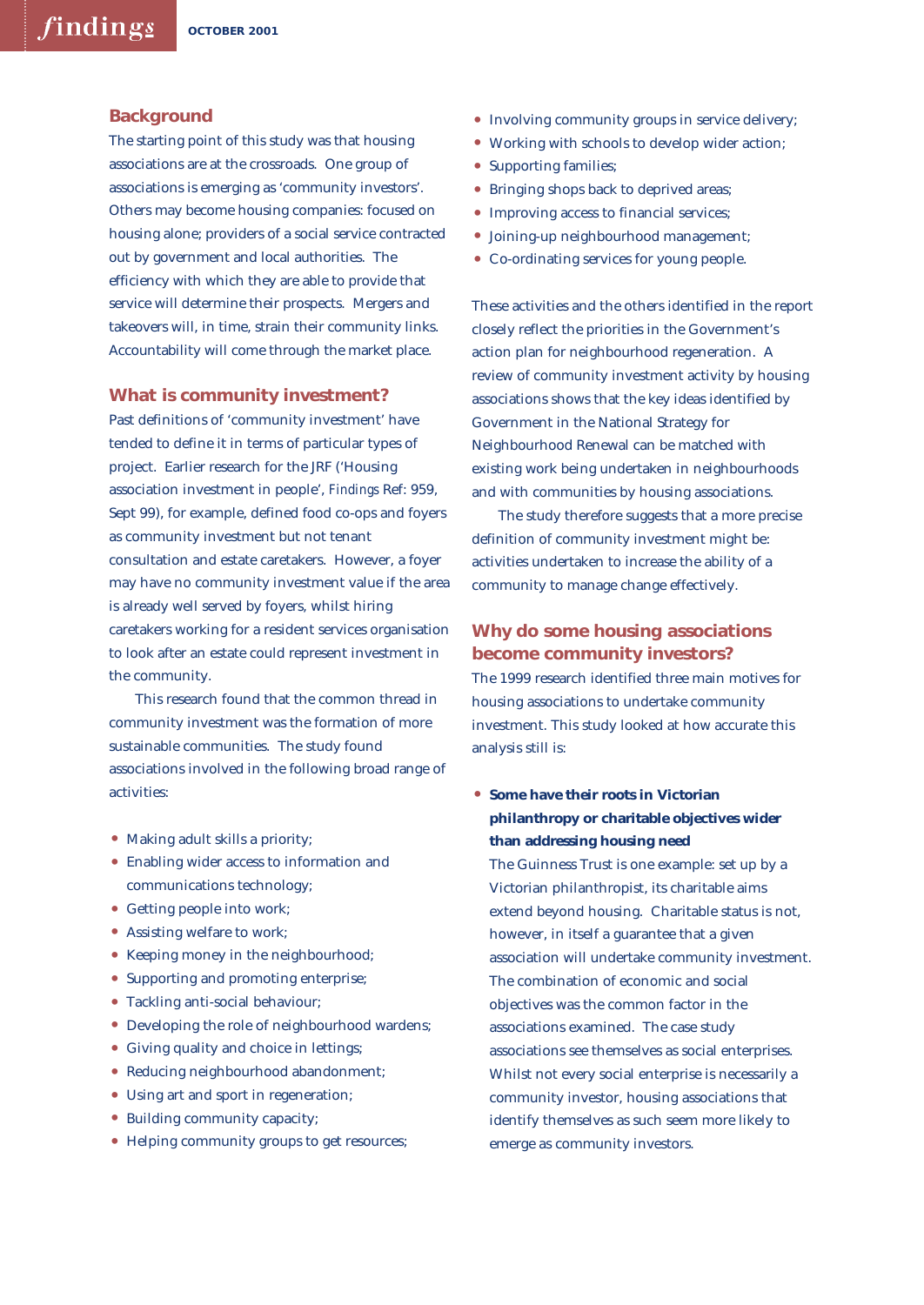• **Some act for business reasons – to protect and enhance their investment in bricks and mortar** The case studies indicate a link between community investment and the management of risk to physical assets. For example, the partners in Handsworth Area Regeneration Trust sought to protect their physical investment in the area by providing a vehicle for wider community investment. Community investment is, however, not the only way in which housing associations can seek to manage risk. Some social landlords manage exposure to changing demand primarily through mergers, group structures or diversification into other areas of business entirely. Associations which remain relatively tightly linked to a given geographical area are more likely to use community investment as part of a risk management strategy. Some merged, multiregional or diversified associations, however, may also be community investors depending, for example, on their skill in innovating and maintaining mechanisms for social ownership of their activities.

• **Some invest in community projects because that is the fashion** 

By 1999 the evolution of 'Housing Plus' into a mainstream fashion for community investment was already underway. Since then rent increases have tended to be more tightly pegged to a rate of RPI inflation which is held down by innovations in information technology rather than reflecting the real increases in costs facing housing and neighbourhood organisations. The 're-structuring' of rents – cutting rents in low demand areas – may be expected to weigh heaviest on some of those housing associations serving communities which most need social investment. The housing press is increasingly predicting that – given tough times ahead financially – the 'extras' (including community investment) will have to go. Some associations will probably have withdrawn from community investment in three years' time.

The change in fashion is less likely to affect those organisations which have started the process of internalising community investment. This might be marked, for example, with the adoption of a community investment strategy – as at Charter Housing – or with the acknowledgement that past housing policies have contributed to social exclusion – as with the partners in Handsworth Area Regeneration Trust. Associations that recognise and respond to the shortcomings of previous policies are less likely to return to them in future.

## **How associations behave as community investors**

The idea that housing organisations need to be involved with more than development stems from concerns which emerged in the 1990s that many estates were deteriorating rapidly because of a lack of community planning and investment. The Darnhill Estate case study is an example of how housing associations have responded in innovative ways to this challenge: typically generating social capital and community economic development alongside physical environmental improvements.

The case studies suggest that community investment is also necessary when there is, in fact, no single 'estate' and homes are dispersed throughout many neighbourhoods. The way the community investment strategy at Charter Housing has developed explicitly reflects the dispersed nature of Charter's stock. In Barton and Tredworth – an area of mixed tenure - Gloucestershire HA helped to establish and energise a local development company and a community development trust to manage it. Likewise, housing association stock accounted for only a minority of homes in the area served by Handsworth Area Regeneration Trust. A focus on communities, rather than neighbourhoods, is a feature of some housing association approaches. Large-scale voluntary transfer associations or HAT successors may find themselves in the community investor camp, but so might social landlords with a dispersed stock of housing and those serving communities aside from strictly defined neighbourhood communities.